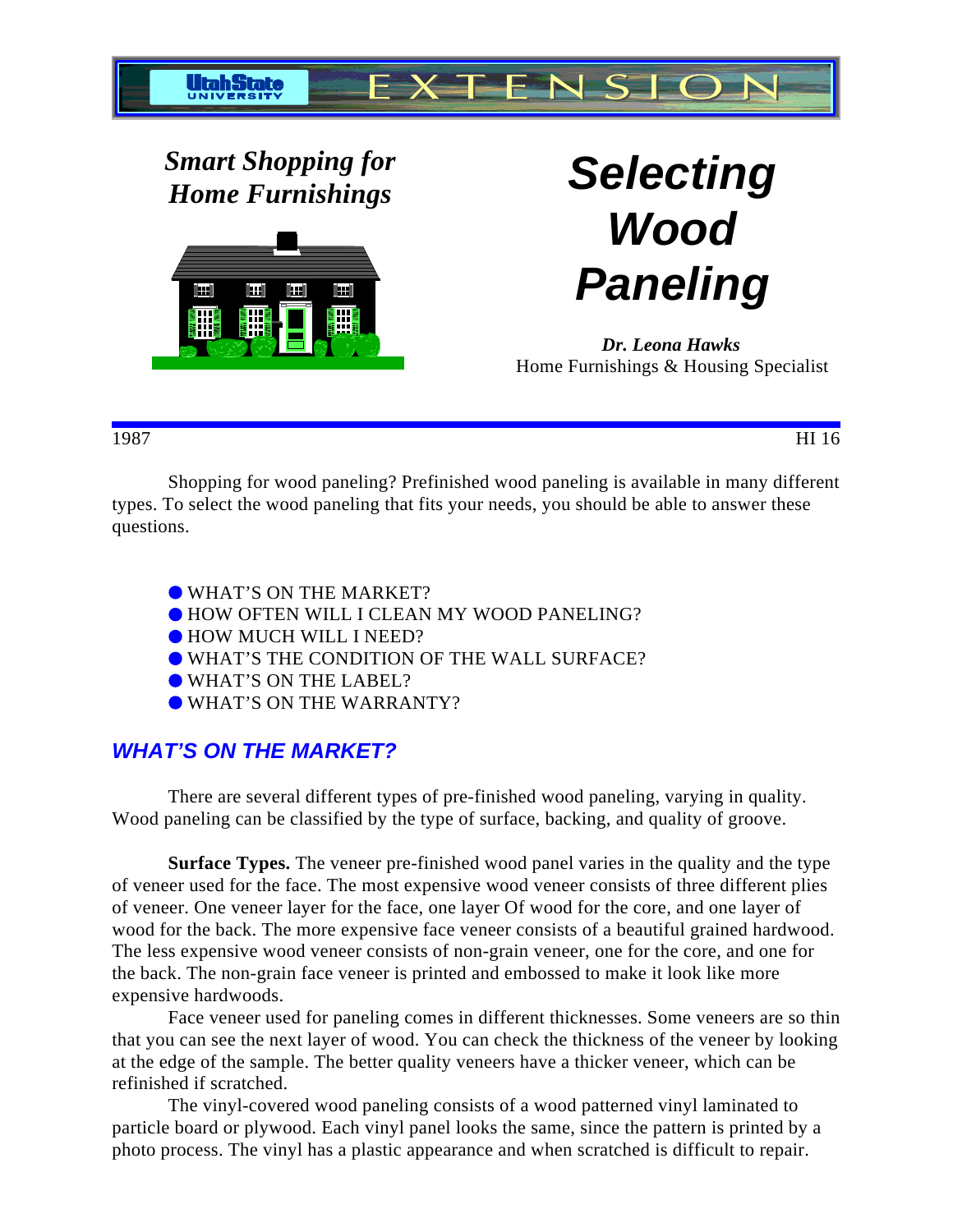Vinyl, however, can be cleaned by washing with soap and water.

You can get seconds in vinyl wood paneling. One way to check for this is to look at the ends. If there are vinyl pieces extending beyond the edges of the 4 x 8 sheet, the panel may be a second and may indicate that the manufacturer has not taken a lot of care during production.

Another method of determining the quality of vinyl wood paneling is to look at the panel to see if there are any bubbles under the vinyl. If there are bubbles, the adhesive did not stick in some places, which means poor quality.

The printed paper panel placed over hardboard or some other wood has a printed finish, which is laminated to a wood back. This type of panel is low cost and offers a practical solution for the do-it-yourselfer. To protect the paper, clear finishes are put over the surface.

The surface-printed wood paneling consists of a wood grain pattern photographed right onto a hardboard or particle board surface. This type of wood paneling offers a low-cost panel for the do-it-yourselfer. The problem with this panel is that some consumers do not take the time to find out what they purchased and they use inappropriate cleaning products on the paneling, thus ruining the wood grain.

**Backing Types.** Wood paneling can be purchased with backing made of hardboard, particle board, or plywood. The hardboard is the least expensive and is used as a backing for printed surfaces. Particle board is also an inexpensive backing and is used for wood-surface and paper-printed paneling. The plywood varies in quality. The most expensive backing material may be made of the same wood as the face except not stained and finished the same way. The less expensive plywood backs may have knots and other surface defects. Some of the more expensive backs are treated to reduce moisture absorption into the panel. Moisture warps the wood panels.

**Groove Types.** There are two types of grooves found on the surface of pre-finished wood paneling, painted grooves and real grooves. It is difficult to tell a painted groove unless you feel the groove. Generally, the painted groove panel is less expensive to produce than the real groove panel.

The real grooves vary in quality. Some are clean and straight and some are uneven and messy looking. You can tell a lot about quality by looking at the wood panel grooves. In the better paneling, the groove has clean sharp lines, whereas the poorer quality has rough and uneven lines.

### **HOW OFTEN WILL I CLEAN MY WOOD PANELING?**

 It is a good idea to know what you are purchasing and how easy it is to clean. The cleaning method is different for each surface type and some are easier to clean than others. If you purchase the face veneer paneling, you can use wood furniture polish to revitalize your paneling. The vinyl wood paneling can be cleaned with a mild detergent and water. If you purchase the paper-covered or the surface-printed paneling, take care when cleaning. Some household chemicals will remove the wood grain pattern.

### **HOW MUCH DO I NEED?**

Before shopping for paneling, measure in feet the distance around the room, or just one wall depending where you are going to put the paneling. Do not deduct the feet for doors and windows, since you cut pieces out of the paneling to fit around doors and windows (see Figure 16.2, Measuring Wall or Room for Wood Paneling). Paneling is sold in 4 x 8 sheets so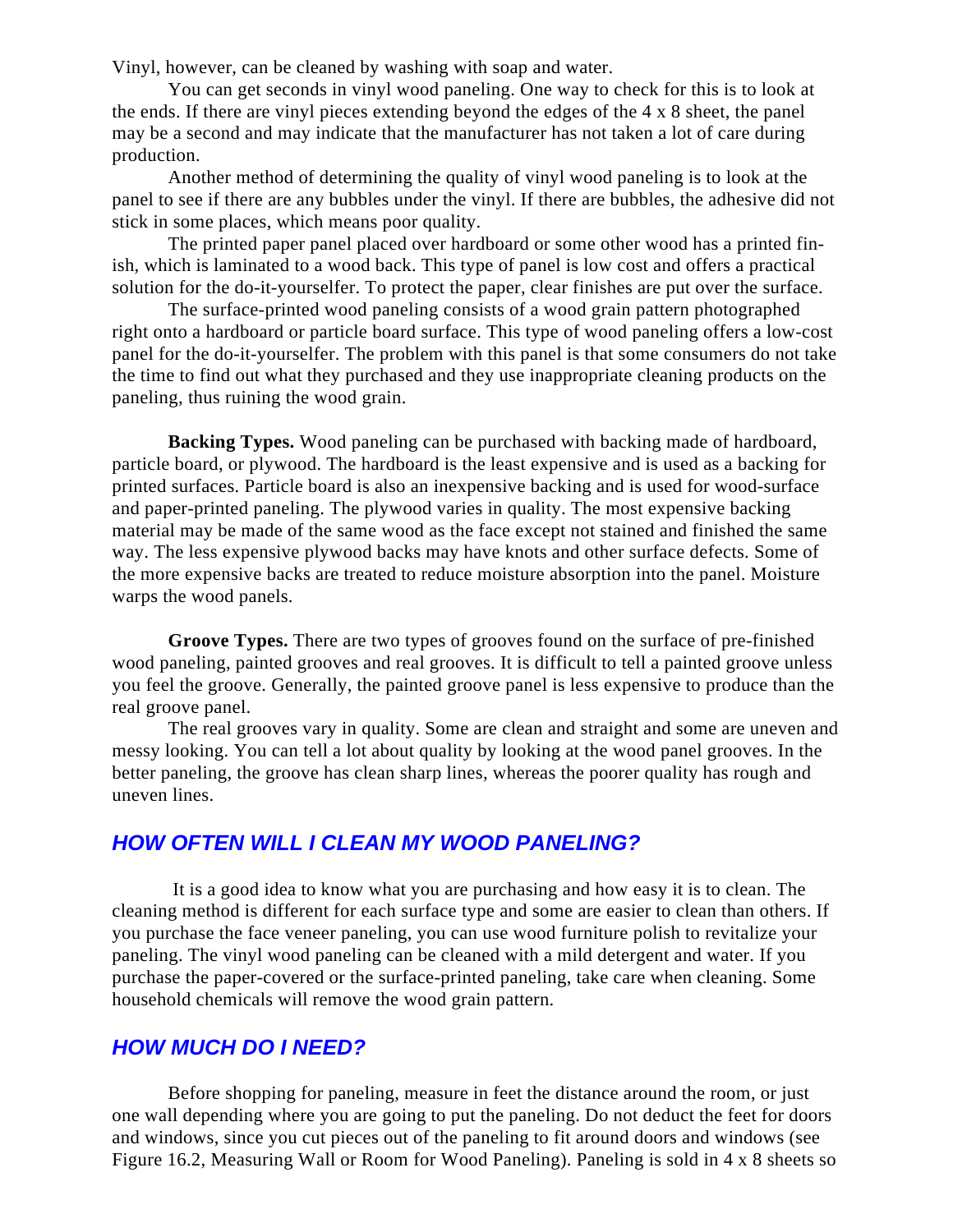after you get that figure, divide the rooms measurement by 4 to get the number of panels needed.



**Figure 16.2. Installing Wood Paneling**

**Figure 16.1. Measuring Wall or Room for Wood Paneling**

# **WHAT'S THE CONDITION OF THE WALL SURFACE?**

The surface where the paneling is installed should be level and dry. Moisture makes wood paneling warp and swell. If you are going to put paneling on a concrete wall, seal the concrete or install the wood paneling over 2 x 4 lumber or furring strips (see Figure 16.2, Installing Wood Paneling Over 2 x 4's and Concrete). This allows space for the moisture to evaporate. Some wood paneling comes with a moisture-resistant treatment painted on the back. Even with the moisture-resistant treatment, it is unwise to place paneling directly over unsealed concrete.

# **WHAT'S ON THE LABEL?**

On wood paneling you will usually find the manufacturer's name and the name for the particular paneling. Face veneer will usually have a sticker indicating real wood. Vinyl overlay wood paneling will usually just indicate the name of the panel. You can tell vinyl by feeling the panel. On the paper paneling you will usually find the word paper somewhere. On the surface-printed paneling you may see the words simulated wood.

# **WHAT'S ON THE WARRANTY?**

You will not see a warranty in writing on paneling, therefore, buy from a reputable dealer who would take care of manufacturer's defects. Paneling does not wear out. Most of the problems with paneling are due to expansion or shrinkage caused by moisture or dryness, lack of or incorrect care, and improper maintenance or careless treatment of the material.

# **QUALITY CHECKLIST**

After each question, answer with a yes\* or no.

- 1. Is the surface veneer made of a real grained wood rather than a photographed veneer?
- 2. Is the surface veneer thick when compared with other panels?